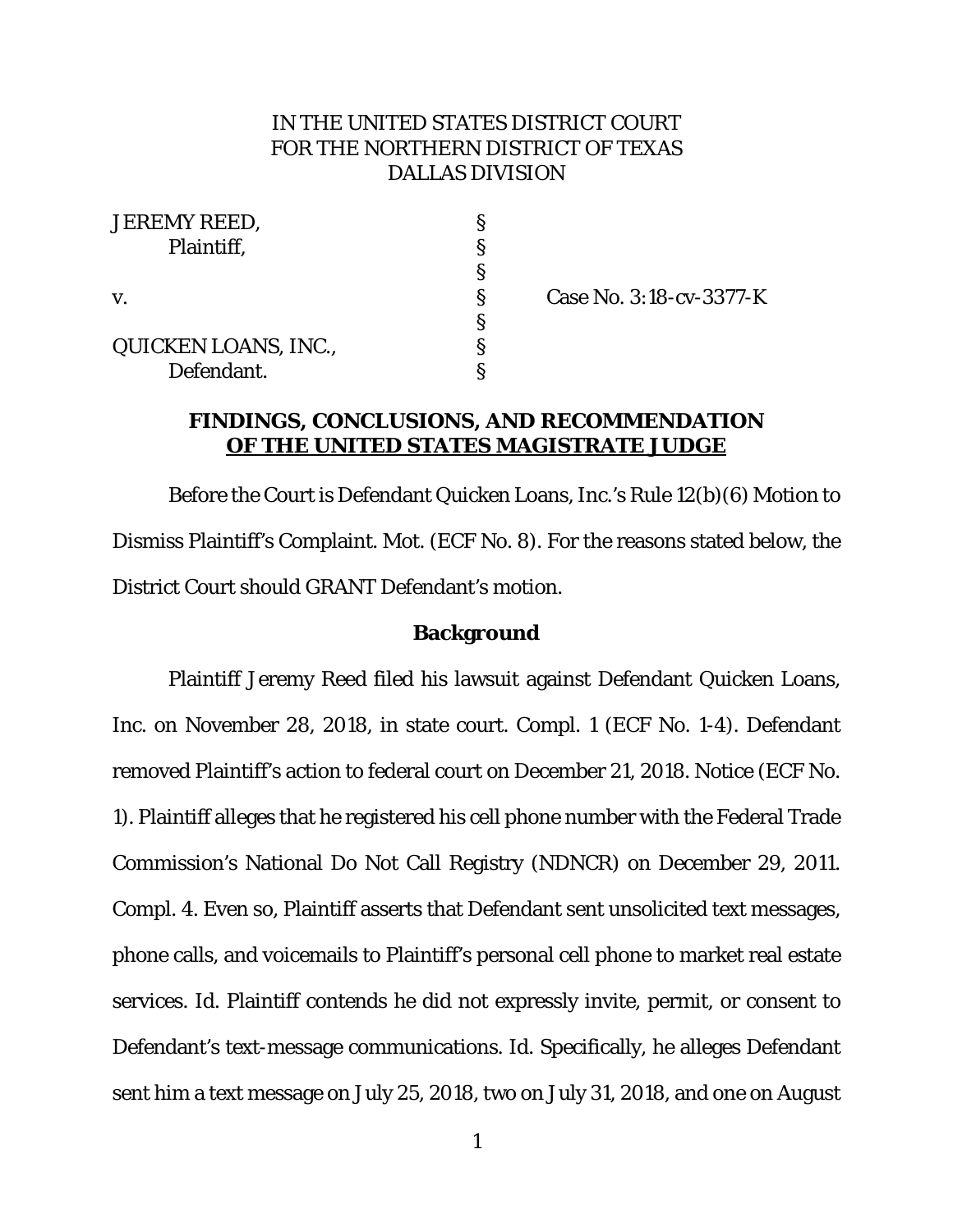9, 14, and September 13, 2018. *Id*. 4-5. Plaintiff also alleges that Defendant called him and left voicemails on July 25, 26, 27, 28, 30, 31, and August 1 and 2, 2018. *Id*. In total, Plaintiff maintains he received six unsolicited text messages and eight unsolicited phone calls with voicemail messages from Defendant. *Id*. 5. Defendant's text messages indicated Plaintiff could opt out of future messages; Plaintiff replied "STOP" to Defendant's second text message sent on July 31, 2018, and its text message sent on August 9, 2018. *Id*.

Plaintiff asserts Defendant's communications violated the Telephone Consumer Protection Act (TCPA). Defendant moves to dismiss Plaintiff's Complaint for failure to state a claim. Mot. The Motion is fully briefed and ripe for determination.

### **Legal Standards and Analysis**

When deciding a 12(b)(6) motion for failure to state a claim, the court "accepts all well-pleaded facts as true, viewing them in the light most favorable to the plaintiff." *In re Katrina Canal Breaches Litig.,* 495 F.3d 191, 205 (5th Cir. 2007) (quotation marks and citation omitted). To survive Defendant's Motion to Dismiss, therefore, Plaintiff's Complaint must contain sufficient factual matter to state a claim for relief that is plausible on its face. *Bell Atl. Corp. v. Twombly*, 550 U.S. 544, 570 (2007). "To be plausible, the complaint's '[f]actual allegations must be enough to raise a right to relief above the speculative level.'" *In re Great Lakes Dredge & Dock Co. LLC*, 624 F.3d 201, 210 (5th Cir. 2010) (quoting *Twombly*, 550 U.S. at 555). This pleading standard does not require "'detailed factual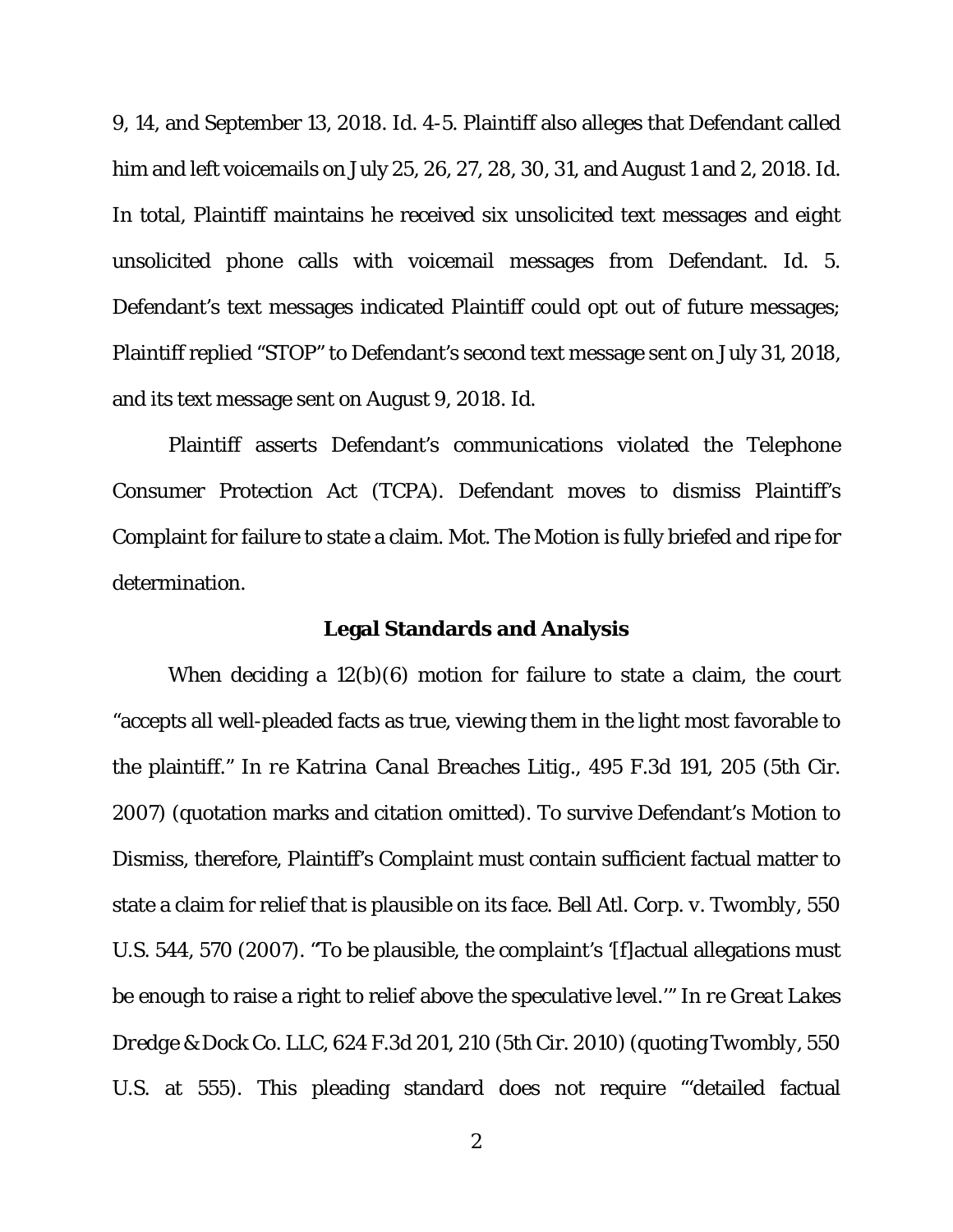allegations,'" but it does demand more than an unadorned accusation devoid of factual support. *Ashcroft v. Iqbal*, 556 U.S. 662, 678 (2009) (quoting *Twombly*, 550 U.S. at 555). "A claim has facial plausibility when the plaintiff pleads factual content that allows the court to draw a reasonable inference that the defendant is liable for the misconduct alleged." *Id.* at 678 (citing *Twombly*, 550 U.S. at 556). "[A] formulaic recitation of the elements of a cause of action will not do." *Twombly*, 550 U.S. at 555 (citing *Papasan v. Allain*, 478 U.S. 265, 286 (1986)). "While legal conclusions can provide the framework of a complaint, they must be supported by factual allegations." *Iqbal*, 556 U.S. at 679. Where the facts do not permit the Court to infer more than the mere possibility of misconduct, the Complaint has stopped short of showing that Plaintiff is plausibly entitled to relief. *Id*. at 678 (citing *Twombly*, 550 U.S. at 557).

In deciding a Rule 12(b)(6) motion, a court may not look beyond the pleadings. *Spivey v. Robertson*, 197 F.3d 772, 774 (5th Cir. 1999). However, the pleadings, for the purpose of determining a Rule 12(b)(6) motion, include documents attached to the pleadings and to the motion to dismiss so long as they "are referred to in the plaintiff's complaint and are central to [his] claim." *Causey v. Sewell Cadillac-Chevrolet, Inc.*, 394 F.3d 285, 288 (5th Cir. 2004) (citing *Collins v. Morgan Stanley Dean Witter*, 224 F.3d 496, 498-99 (5th Cir. 2000)).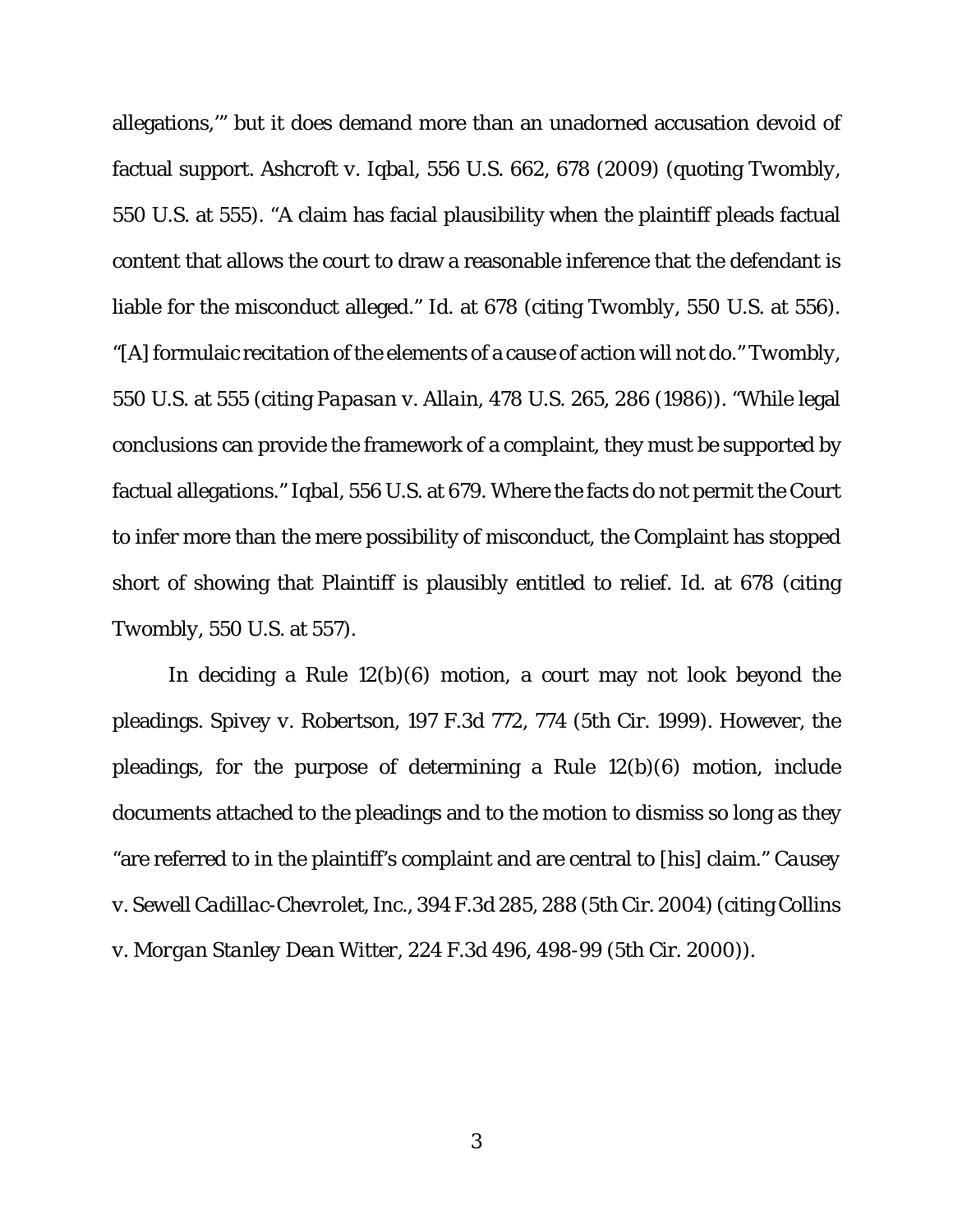#### **TCPA**

Plaintiff brings a claim against Defendant under 47 U.S.C. § 227(b)(3)(B),

which provides for a private right of action under the Telephone Consumer Protection Act. The TCPA prohibits persons:

> within the United States, or . . . outside the United States if the recipient is within the United States— . . . [from] mak[ing] any call (other than a call made for emergency purposes or made with the prior express consent of the called party) using any automatic telephone dialing system or an artificial or prerecorded voice—to any telephone number assigned to a paging service, cellular telephone service, specialized mobile radio service, or other radio common carrier service, or any service for which the called party is charged for the call, unless such call is made solely to collect a debt owed to or guaranteed by the United States.

47 U.S.C. §  $227(b)(1)(A)(iii)$ . Thus, "[a] [TCPA] violation occurs if: '(1) the defendant called a cellular telephone number; (2) using an automatic telephone dialing system; (3) without the recipient's prior express consent.'" *Adams v. Safe Home Sec. Inc*., 2019 WL 3428776, at \*1 (N.D. Tex. July 30, 2019) (Lynn, C.J.) (quoting *Meyer v. Portfolio Recovery Assocs., LLC*, 707 F.3d 1036, 1043 (9th Cir. 2012)). An "automatic telephone dialing system" (ATDS) is defined as "equipment which has the capacity—to store or produce telephone numbers to be called, using a random or sequential number generator; and to dial such numbers." 47 U.S.C. §  $227(a)(1)$ . "A text message to a cellular telephone, it is undisputed, qualifies as a 'call' within the compass of § 227(b)(1)(A)(iii)." *Campbell-Ewald Co. v. Gomez*, 136 S. Ct. 663, 667 (2016).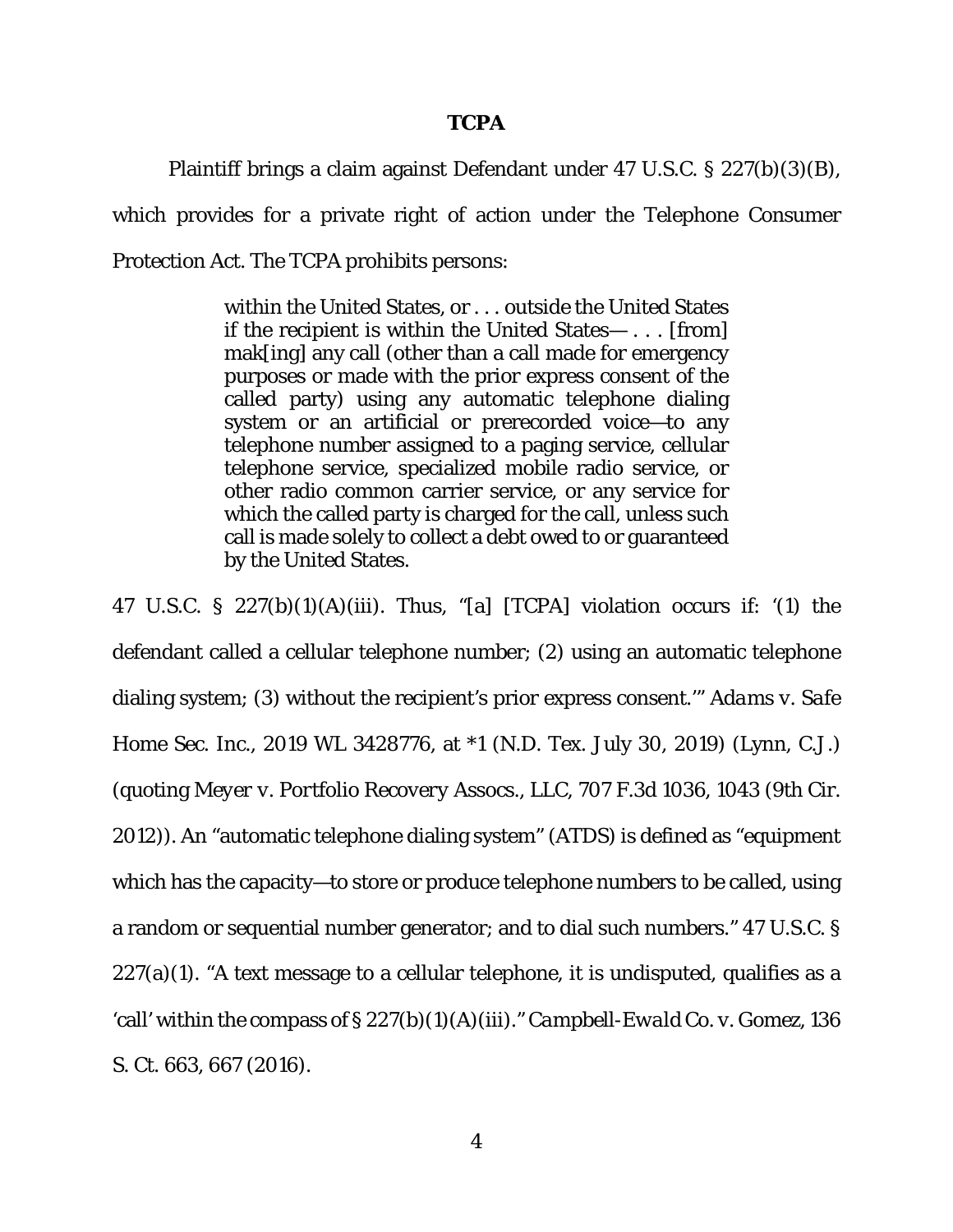Defendant moves to dismiss Plaintiff's Complaint "because the Complaint nowhere alleges that he was called or texted using an ATDS." Def.'s Br. Support 3 (ECF No. 9). "Simply alleging the use of an ATDS, without more, is insufficient to sustain a TCPA claim." *Cunningham v. Nationwide Sec. Sols., Inc.*, 2017 WL 10486988, at \*3 (N.D. Tex. Nov. 2, 2017) (Lynn, C.J.) (citing *Cunningham v. TechStorm, LLC*, 2017 WL 721079, at \*3 (N.D. Tex. Feb. 23, 2017) (Lynn, C.J.)). Nonetheless, "'[c]ourts have noted the difficulty a plaintiff faces in knowing the type of calling system used without the benefit of discovery," and have found allegations of calls including "dead-air time" sufficient to allege the use of an ATDS. *Adams*, 2019 WL 3428776, at \*1 (quoting *Hickey v. Voxernet LLC*, 887 F. Supp. 2d 1125, 1129 (W.D. Wash. 2012); *TechStorm, LLC*, 2017 WL 721079, at \*3) (finding plaintiff's allegation "that each of the phone calls she received began with a pause of several seconds" sufficient to plead the use of an ATDS). In his Complaint, Plaintiff alleges that Defendant "violated the Act through its barrage of calls . . . [and] numerous automated text messages to Plaintiff's private cell phone . . . after being expressly instructed in writing to cease all such communications." Compl. 6. Though Plaintiff avers the text messages were "automated" he does not plead that the text messages or phone calls were "placed with an ATDS that randomly or sequentially generated his number," nor does he assert that the phone calls included "dead-air time" indicative of use of an ATDS.

Plaintiff includes additional factual allegations describing the nature of the calls and text messages in his Response. *See* Pl.'s Resp. 5-6 (ECF No. 10).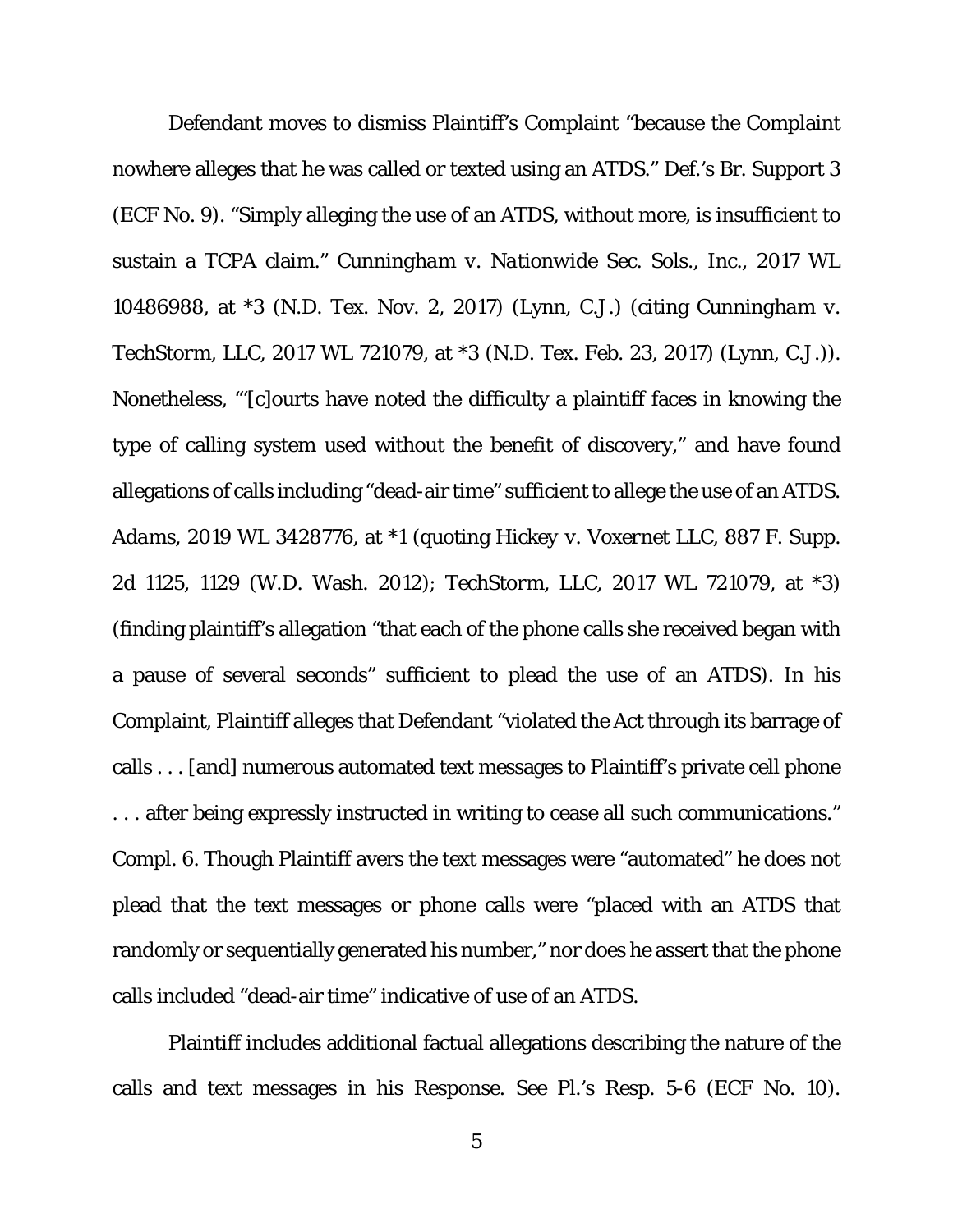"Generally, if the Court is presented with matters outside the pleadings in deciding a 12(b)(6) motion and does not exclude them, the motion must be treated as one for summary judgment." *TechStorm*, 2017 WL 721079, at \*2 (citing Fed. R. Civ. P. 12(d)). "'Otherwise, a court must limit itself to the contents of the pleadings, including attachments thereto.'" *Id*. (quoting *Tornado BUS Co. v. BUS & Coach Am. Corp.*, 2015 WL 11120584, at \*1 (Dec. 15, 2015) (Lynn, J.)). Because the Court has not given notice that it would consider facts outside the pleadings, it will only consider factual allegations in the pleadings. *See id*. Accordingly, the Court finds the facts, as alleged, do not allow the Court to infer more than the mere possibility of misconduct. Plaintiff, therefore, has failed to state claim under the TCPA.

In his Response, Plaintiff also contends that Defendant violated 47 C.F.R. § 64.1200(c)(2), which prohibits soliciting people by telephone whose phone numbers are on the NDNCR. Pl.'s Resp. 3. However, Plaintiff does not specifically refer to this regulation in his Complaint. Rather, he states that the TCPA "through regulations promulgated by the Federal Trade Commission . . . prohibits any telephonic communications with a person or telephone number listed on the NDNCR," and that Defendant communicated with Plaintiff "despite [his] status as a listed member of the NDNCR." Compl. 6. To assert a claim that Defendant violated a regulation under the TCPA, Plaintiff must identify that regulation in his Complaint.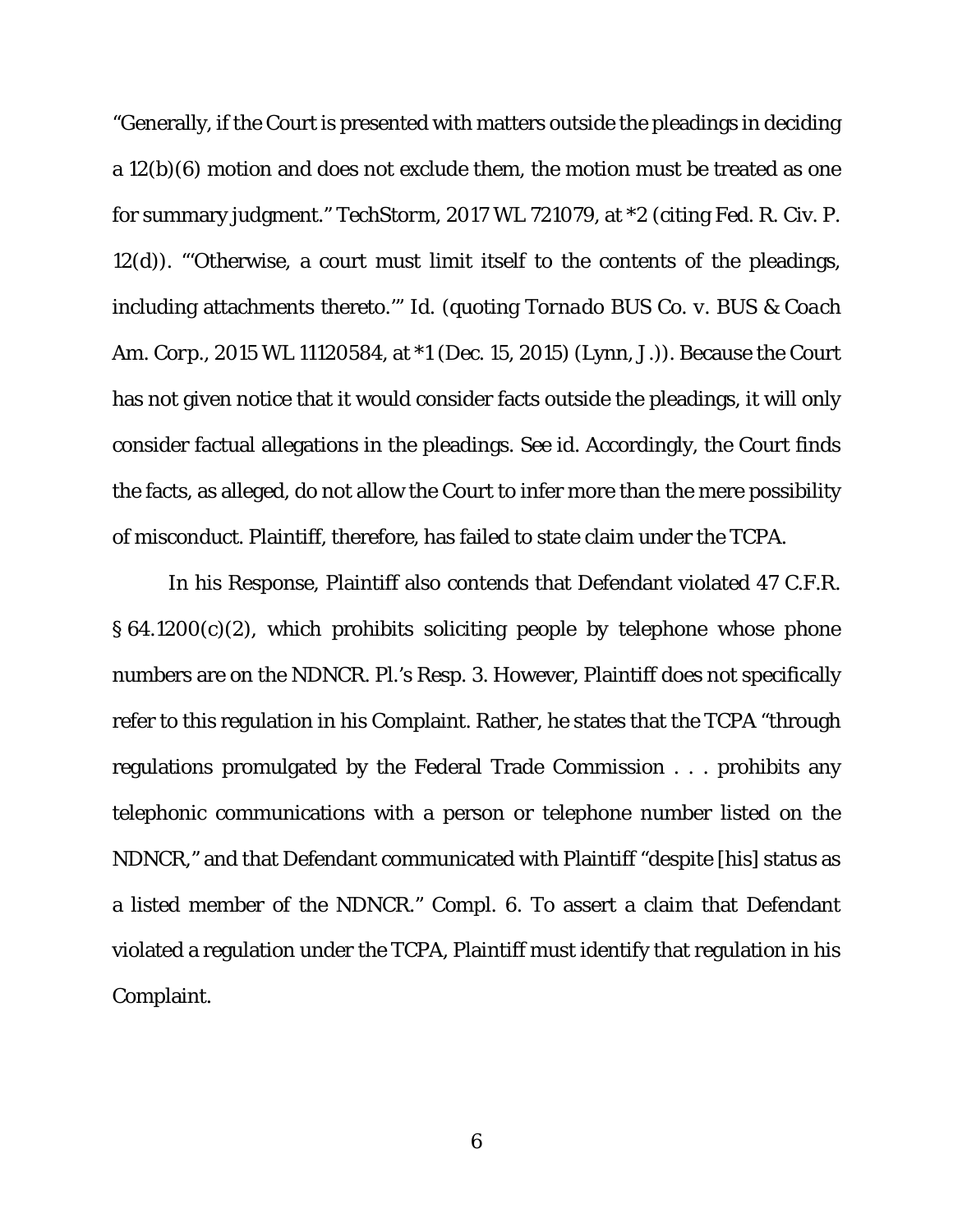Additionally, Plaintiff appears to assert a separate "claim" for exemplary damages under Texas Civil Practice and Remedies Code § 41.003.[1](#page-6-0) However, "[a] cause of action for punitive damages cannot be brought as a stand-alone claim." *See Stanissis v. DynCorp Int'l LLC*, 2015 WL 9478184, at \*12-13 (N.D. Tex. Dec. 29, 2015) (Fitzwater, J.) (citing Tex. Civ. Prac. & Rem. Code § 41.003(a) ("[E]xemplary damages may be awarded only if the claimant proves by clear and convincing evidence that the harm with respect to which the claimant seeks recovery of exemplary damages results from: (1) fraud; (2) malice; or (3) gross negligence."); *id.* at § 41.001(5) ("'Exemplary damages' includes punitive damages.")). Because Plaintiff fails to sufficiently plead a TCPA claim, the Court pretermits consideration of damages under the TCPA. However, even if Plaintiff had successfully stated a claim under the TCPA, § 41.003(a) makes plain that it provides for damages upon a showing of fraud, malice, or gross negligence. Plaintiff states that Defendant's conduct "constitutes 'gross negligence' and/or 'malice,' as those terms are defined at §41.001," but he does not plead a separate negligence cause of action. *See* Compl.

In his Response, Plaintiff also appears to assert new claims for invasion of privacy and gross negligence. Pl.'s Resp. 9. Plaintiff states that his "pleading of Quicken Loans' violation is the claim of an intentional invasion of a right of privacy and a recognized tort"; that "if Quicken Loans did not check the National Do Not

<span id="page-6-0"></span> <sup>1</sup> Plaintiff does not specifically name § 41.003, but refers to "'gross negligence' and/or 'malice,' as those terms are defined at § 41.001 of the Texas Civil Practice and Remedies Code," in connection with his "exemplary damages" claim. Compl. 8.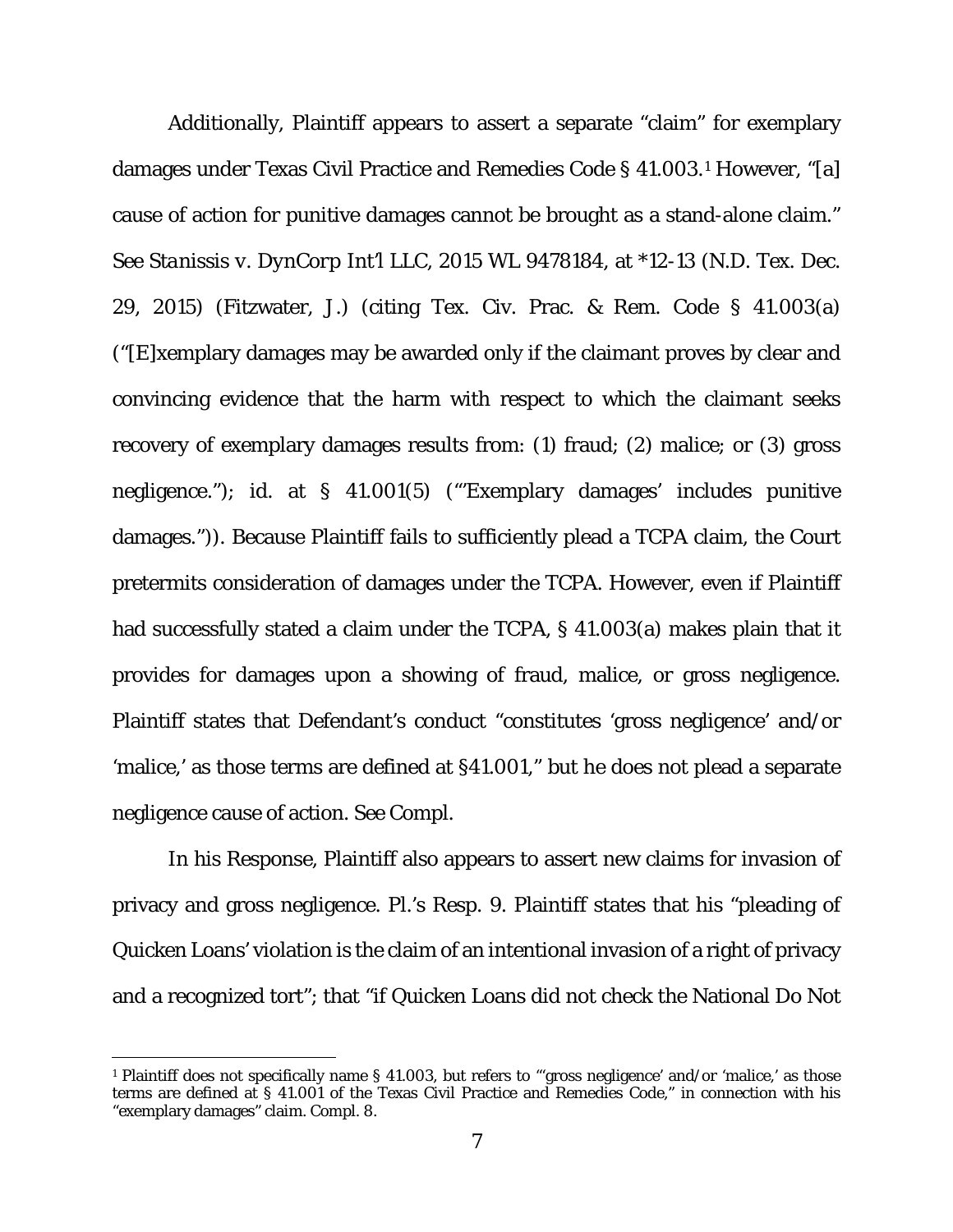Call Registry prior to directing it [sic] steam [sic] of calls to Reed that is evidence of negligence"; and that "[i]f Quicken Loans did check the National Do Not Call Registry and knew of Reed's election [to be on the NDNCR] that is evidence of an intentional violation." *Id*. 9. But Plaintiff does not assert claims for gross negligence or invasion of privacy in his Complaint, and he is not now "entitled to add new claims to his complaint by way of his response." *Sheddy v. JPMorgan Chase Bank, N.A*., 2013 WL 5450288, at \*5 (N.D. Tex. Sept. 30, 2013) (citing *Bennett v. JPMorgan Chase,* 2013 WL 655059, at \*7 n.7 (N.D. Tex. Feb. 5, 2013), *adopted by* 2013 WL 655054 (N.D. Tex. Feb. 22, 2013) (refusing to consider new claim raised for first time in response to motion to dismiss)).

Nonetheless, "new claim[s] or legal theor[ies] raised in response to a dispositive motion should be construed as a request for leave to amend the complaint, and the district court should determine whether leave should be granted." *Pierce v. Hearne Indep. Sch. Dist.*, 600 F. App'x 194, 200 (5th Cir. 2015) (per curiam) (*Stover v. Hattiesburg Pub. Sch. Dist.,* 549 F.3d 985, 989 n.2 (5th Cir. 2008)). "New *factual allegations* however, need not be so construed unless plaintiff explicitly requests leave to amend . . . ." *Id*. at 200 n.6 (emphasis in original) (citing *United States ex rel. Willard v. Humana Health Plan of Tex. Inc.,* 336 F.3d 375, 387 (5th Cir. 2003). Accordingly, the Court construes the new claims that Plaintiff raises in his Response to be a request for leave to amend.

"'Rule 15(a) requires a trial court to grant leave to amend freely, and the language of this rule evinces a bias in favor of granting leave to amend.'" *Marucci*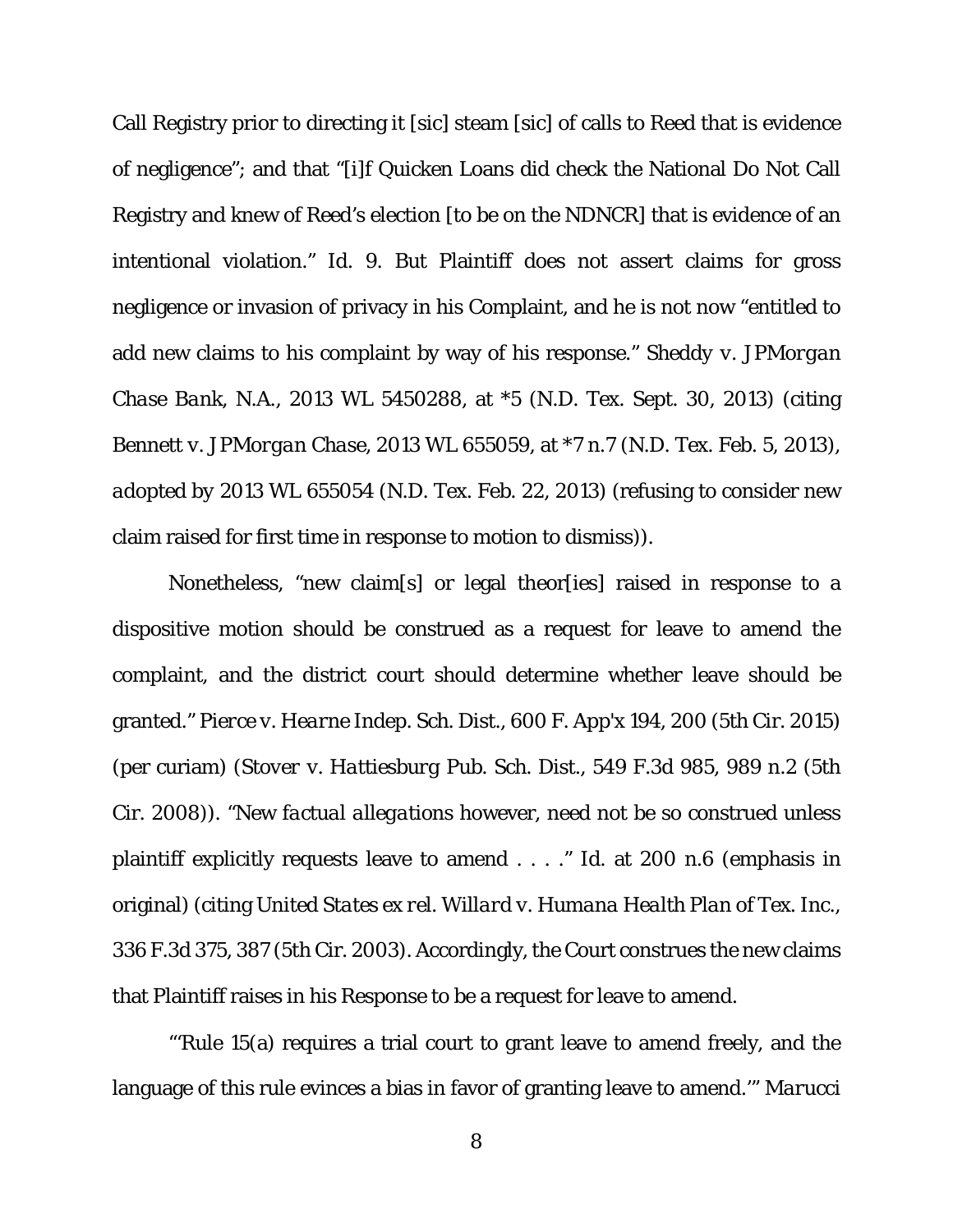*Sports, L.L.C. v. Nat'l Collegiate Athletic Ass'n*, 751 F.3d 368, 378 (5th Cir. 2014) (quoting *Jones v. Robinson Prop. Grp., LP,* 427 F.3d 987, 994 (5th Cir. 2005)). But district courts have discretion in granting leave to amend "and may consider a variety of factors including undue delay, bad faith or dilatory motive on the part of the movant, repeated failures to cure deficiencies by amendments previously allowed, undue prejudice to the opposing party . . . , and futility of the amendment." *Marucci*, 751 F.3d at 378 (internal citation and quotation marks omitted). Because Plaintiff has not yet amended his Complaint, and this is his first opportunity to hear what the Court perceives as deficiencies in his pleading, the Court finds that Plaintiff should be granted leave to amend. *See Pierce*, 600 F. App'x at 200 (citing *Great Plains Trust Co. v. Morgan Stanley Dean Witter & Co.,* 313 F.3d 305, 329 (5th Cir. 2002))("Generally, courts should give plaintiffs at least one opportunity to cure pleading deficiencies before dismissing a case under Rule 12(b)(6).").

#### **RECOMMENDATION**

For the foregoing reasons, the Court should GRANT Defendant Quicken Loans, Inc.'s Motion to Dismiss, (ECF No. 8), and DISMISS Plaintiff's claims against it without prejudice. The Court should also GRANT Plaintiff leave to amend his Complaint.

### **SO RECOMMENDED.**

September 3, 2019.

ׇ֚֚֚֡ REBECCA RUTHERFORD

UNITED STATES MAGISTRATE JUDGE